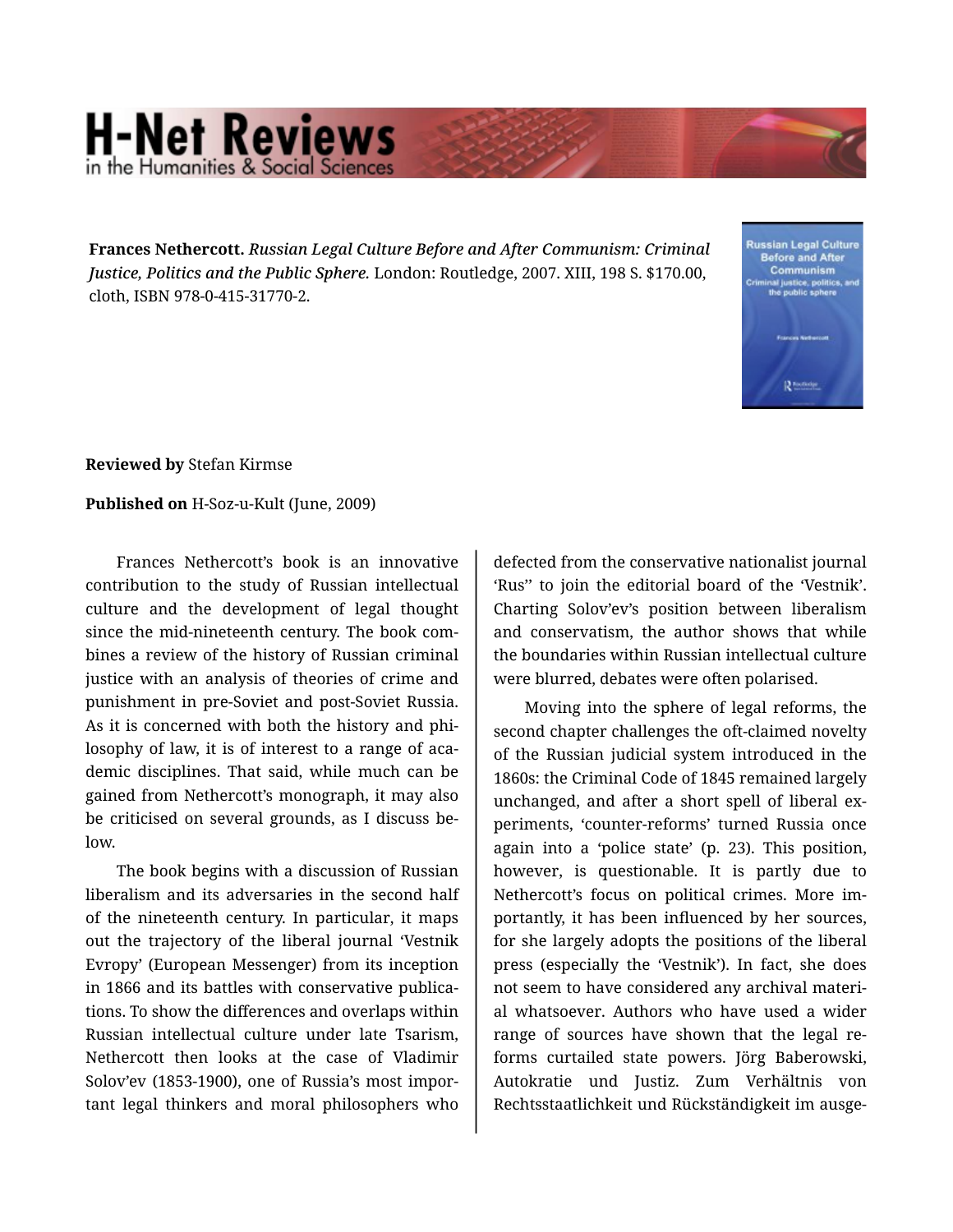henden Zarenreich 1864-1914, Frankfurt am Main 1996. . Especially in the countryside, the Russian police were often absent and ineffective. Stephen P. Frank, Crime, Cultural Conflict, and Justice in Rural Russia. 1856-1914, Berkeley, CA 1999. The chapter, however, raises the important question of morality in the Russian legal tradition, which develops into a central theme of the book. Dis‐ cussing the moral dimension of the Criminal Code, on the one hand, and of customary law, on the other, Nethercott shows that codified law and village law coincided in that they both 'enforced traditionally sanctioned religious and public morals' (p. 31).

Chapters 3-5 form the most original part of the book. They address the development of Rus‐ sian legal thought in the nineteenth century (Chapter 3), Vladimir Solov'ev's contribution to these debates (Chapter 4), and their evolution in the early twentieth century (Chapter 5). Nether‐ cott first provides an outline of nineteenth centu‐ ry European thinking on crime and punishment, discussing the two main schools of thought: 'clas‐ sicism' and 'positivism'. Most Russian thinkers, such as Tagantsev, Sergeevsky and Foinitsky, found themselves somewhere between these schools (p. 50). On the question of law and morali‐ ty, many of them did not want moral judgement to intrude into juridical affairs. In this respect, how‐ ever, they had to battle against the double inheri‐ tance of codified and customary law (pp. 60-63), both of which made little distinction between law and morality.

At first sight, the detailed discussion of Solov'ev in Chapter 4 is perplexing because the author repeatedly refers to him and his claims as 'naive' and 'far-fetched'. And yet, the inclusion of Solov'ev seems justified by his role as a catalyst of change in Russian liberalism. In particular, Nethercott attributes the increasing 'moralization' of the classicist and positivist legal schools after the turn of the century to his work. Solov'ev de‐ fined 'law' as the balance of two moral interests:

individual freedom and the common good (pp. 79, 84). While his idea of a morally-based legality was ridiculed by friends and foes during his lifetime, the religious renaissance and quest for spiritual values in early twentieth century Russia earned him posthumous acclaim. This is further elaborat‐ ed in Chapter 5 which also offers a discussion of the death penalty and its excessive use after the 1905 revolution. On the basis of Solov'ev's rejec‐ tion of capital punishment as 'absolute murder', liberal politicians, academics and journalists re‐ peatedly campaigned against this form of punish‐ ment.

The final chapter is, in many respects, 'the odd one out'. It moves the discussion from the pre-Soviet into the post-Soviet period. Going back to themes from Chapters 2 and 5, it examines the debates around the death penalty and the intro‐ duction of a new Criminal Code (first proposed by Gorbachev in 1988 and finally passed under Yeltsin in 1996). With its narrow focus on these two themes, however, the chapter seems some‐ what random. The task of highlighting the conti‐ nuities in Russian legal debates before and after communism is left to a short 'afterword'. Among these continuities (the discontinuities are not ex‐ plicitly addressed), Nethercott lists the fusion of classicist and positivist legal thought as elaborat‐ ed by nineteenth century thinker Tagantsev. In particular, his view of crime and punishment as individual and dependent on circumstances (es‐ pecially social conditions), and his insistence on the separation of law and morality have become influential in post-Soviet Russia. That said, a small number of thinkers have adopted Solov'evian mo‐ tifs, proposing a morally-grounded approach to juridical theory.

Nethercott's book is successful on several fronts. It may be of equal interest to historians, philosophers of law and jurists. It provides a rich discussion of the reception and adaptation of the‐ ories of crime and punishment by several genera‐ tions of Russian legal thinkers. And it tracks the

2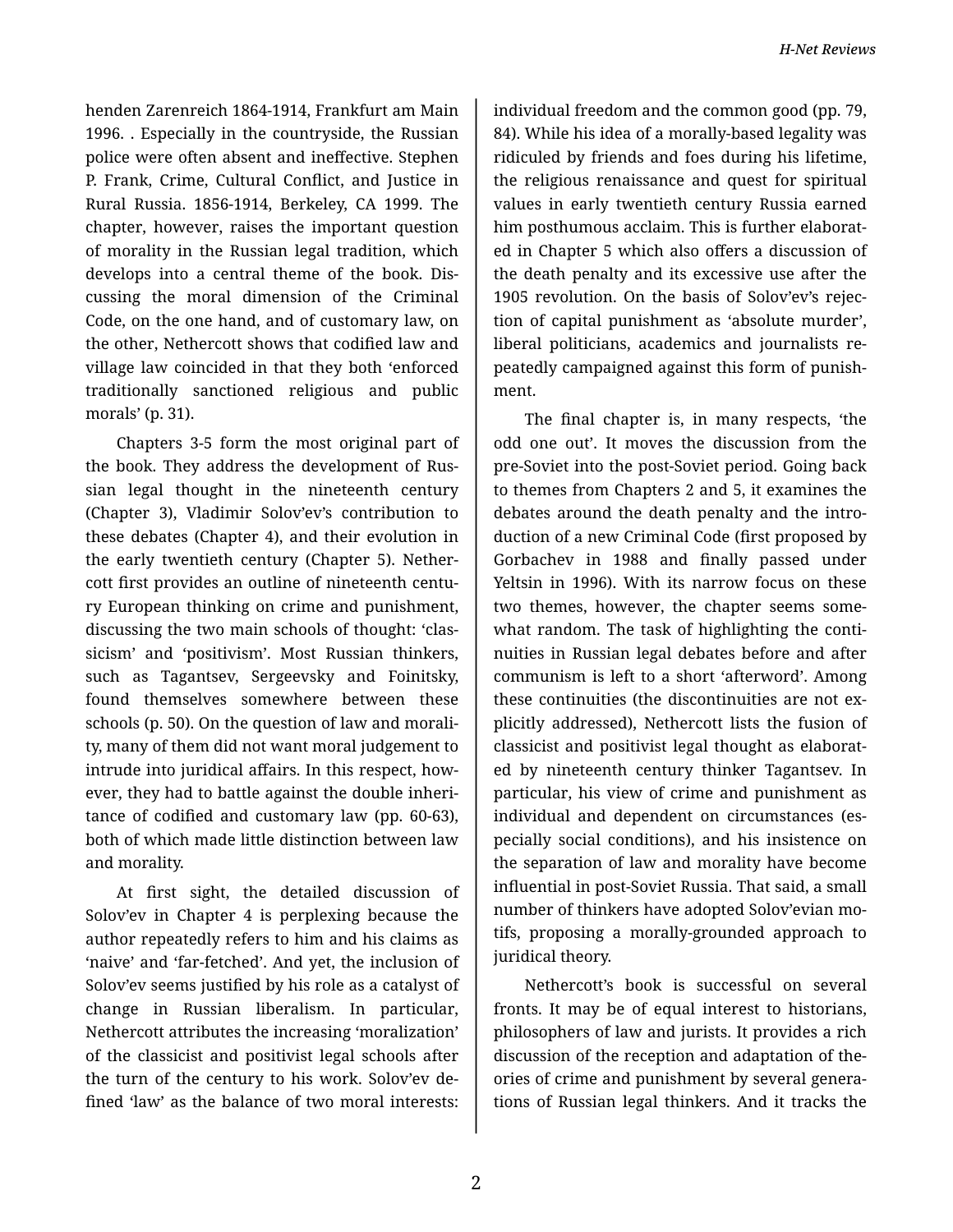changing relationship between law and morality in Russian legal thought and practice. Nonethe‐ less, the book may be challenged in various re‐ spects. Firstly, the title is, quite frankly, a mis‐ nomer. The post-Soviet section is limited in scope and depth. The greater part of the book is simply not about the relationship between pre-Soviet and post-Soviet legal thought. What is more, the no‐ tion of 'Russian legal culture' itself remains unex‐ plored. Girish Bhat explains the specificity of nineteenth century Russian legal culture in terms of a distinctive relationship between 'guilt' [vinovnost'] and 'competence/responsibility' [vmeniaemost'] in the Russian Criminal Code of 1845, which changed only marginally thereafter. Girish N. Bhat, The Moralization of Guilt in Late Imperial Russian Trial by Jury: The Early Reform Era, in: Law and History Review 15/1 (1997), pp. 77-113, esp. pp. 88-90. Jane Burbank defines legal culture as 'people's engagement with law at the township courts'. Jane Burbank, Peasants Go to Court. Legal Culture in the Countryside, 1905-1917, Bloomington/Indianapolis 2004, p. 5. While Nethercott, by contrast, does not define her use of 'legal culture' anywhere, she clearly utilises the concept to refer to intellectual debates about crime and punishment. Still, if one chooses to in‐ clude a contested concept into the title of a mono‐ graph, one should define it and acknowledge the fact that it is contested.

Nethercott's exaggeration of the Russian 'po‐ lice state' – due to a somewhat unbalanced use of sources – has already been mentioned. The problem of methodology, however, is of a more gener‐ al nature. The entire book is based on an exami‐ nation of published sources, mainly Russian jour‐ nals and legal textbooks. As the book is primarily a discussion of elite debates, this is not necessarily a problem. That said, the correspondence be‐ tween individual thinkers may have provided ad‐ ditional insights. Sadly, Nethercott only refers to letters cited in the secondary literature. Finally, the book is not written in very accessible lan‐ guage. The text is often 'in code': not everyone

will be familiar with terms such as 'neo-Kantianism', 'Silver Age' culture, and 'thick journals'.